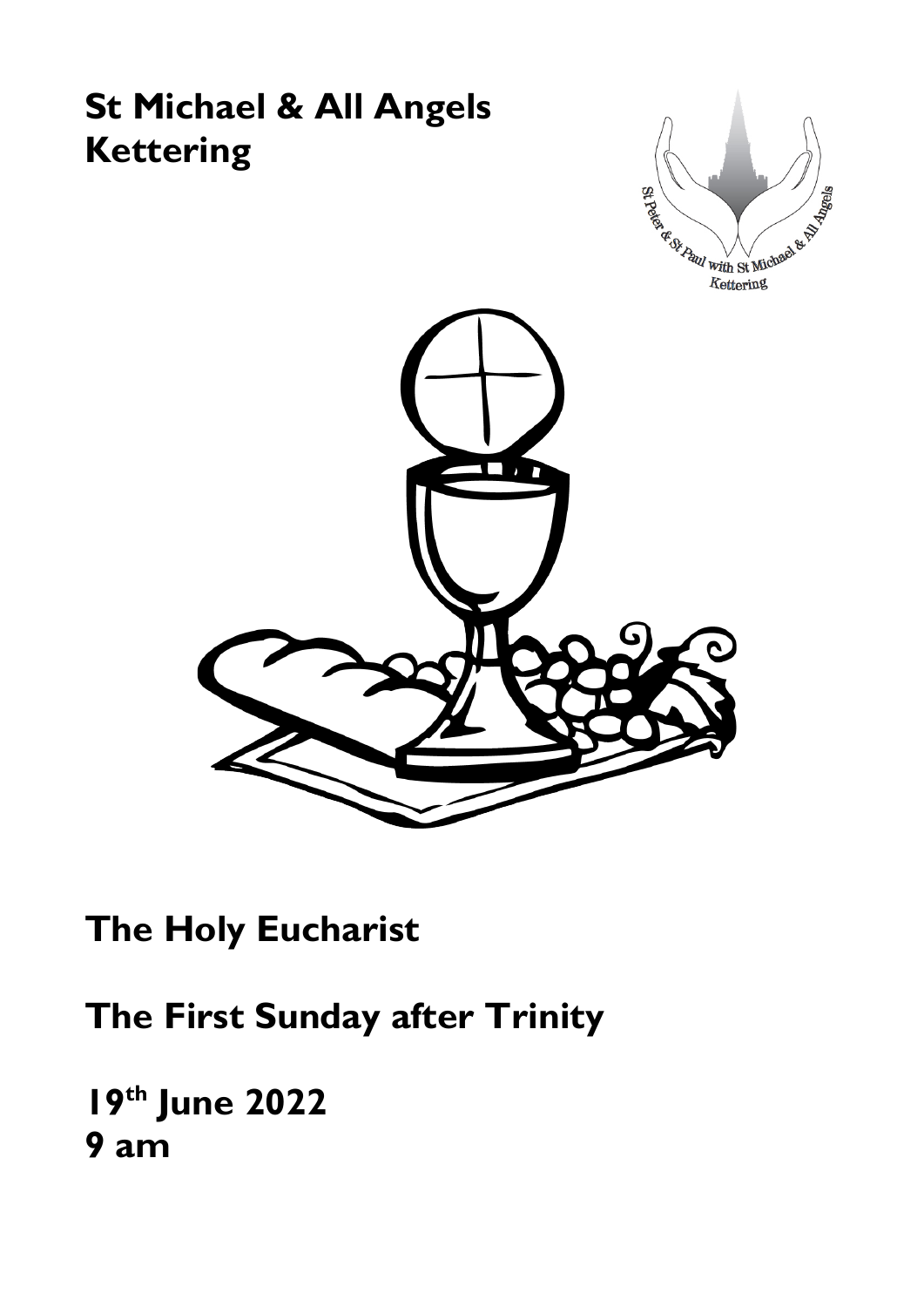## **Welcome to St Michael's this morning!**

It is very good to have you here today. You are especially welcome if you are a visitor.

You are warmly invited to join us in receiving Holy Communion, if you do so in another Christian church. If you would like to come forward for a blessing instead, it would help if you are holding this booklet. Do please introduce yourself after the service.

We are continuing to take care in response to COVID.

In particular, the presiding priest will still be taking precautions during the consecration and administration of communion. You will be offered both wafers and wine, but it is entirely up to you whether you choose to receive from the common cup. And it is entirely up to you whether you want to wear a mask or to keep social distance or to use hand sanitiser. Sanitiser will continue to be available as you enter the building and after you have received communion. It may be especially appropriate to use sanitiser if you have needed to remove and then replace a mask as you receive communion.

Please respect those who choose to take different decisions from you. There is room in our community for people who make very different choices in this area (as in others!)

The service will start with our first hymn.

Please take your service booklet away with you.

God bless you.

*The Revd David Walsh*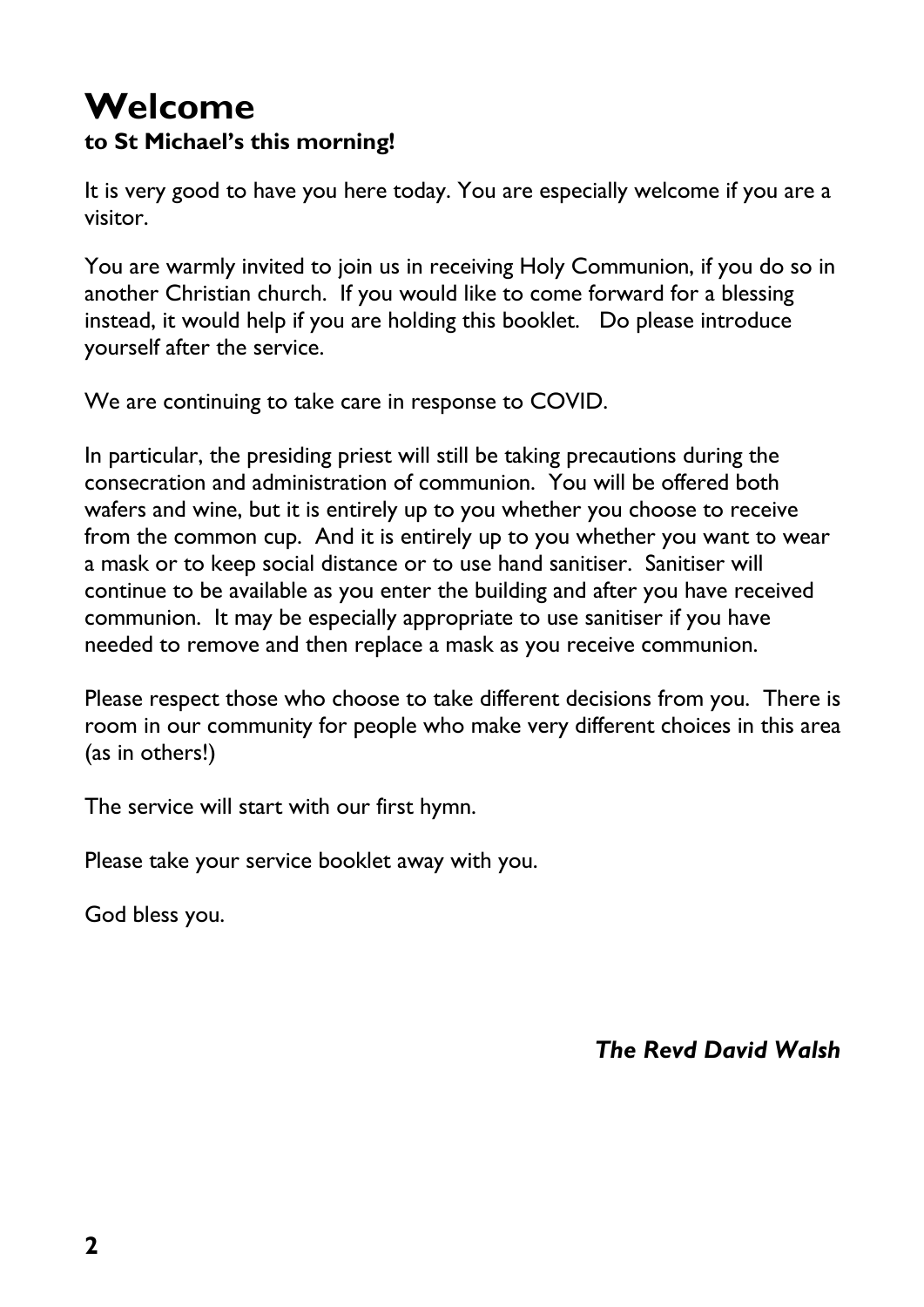#### **Hymn**

The Church's one foundation is Jesus Christ her Lord; she is his new creation by water and the word: from heaven he came and sought her to be his holy bride; with his own blood he bought her and for her life he died.

Elect from every nation, yet one o'er all the earth, her charter of salvation one Lord, one faith, one birth; one holy name she blesses, partakes one holy food, and to one hope she presses with every grace endued.

Mid toil and tribulation, and tumult of her war, she waits the consummation of peace for evermore; till with the vision glorious her longing eyes are blest, and the great Church victorious shall be the Church at rest.

Yet she on earth hath union with God the three in One, and mystic sweet communion with those whose rest is won: O happy ones and holy! Lord give us grace that we, like them the meek and lowly, on high may dwell with thee.

*Samuel John Stone (1839-1900)*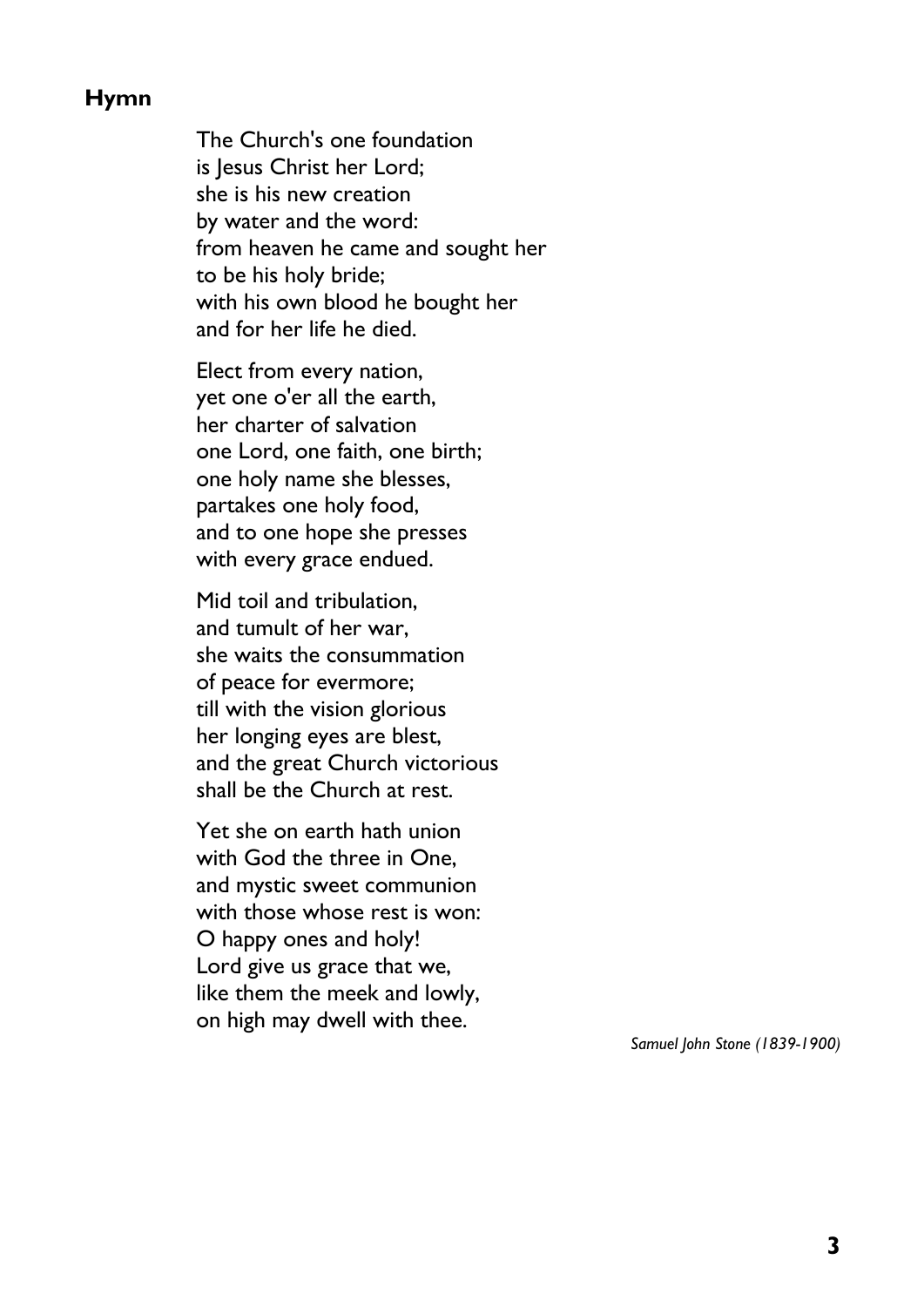*The presiding priest greets the people recalling the baptism which all Christian people share:*

> In the name of the Father, and of the Son, and of the Holy Spirit. **Amen**.

The Lord be with you **and also with you.**

*The presiding priest welcomes the congregation, introduces the service and the prayers of penitence.*

> God so loved the world that he gave his only Son Jesus Christ to save us from our sins, to be our advocate in heaven, and to bring us to eternal life. Let us confess our sins in penitence and faith, firmly resolved to keep God's commandments and to live in love and peace with all.

**Most merciful God, Father of our Lord Jesus Christ, we confess that we have sinned in thought, word and deed. We have not loved you with our whole heart. We have not loved our neighbours as ourselves. In your mercy forgive what we have been, help us to amend what we are, and direct what we shall be; that we may do justly, love mercy, and walk humbly with you, our God.** *Amen.*

*The presiding priest declares the forgiveness of our sins in the words of the absolution.*

Almighty God, who forgives all who truly repent, have mercy upon you, pardon and deliver you from all your sins, confirm and strengthen you in all goodness, and keep you in life eternal; through Jesus Christ our Lord. **Amen.**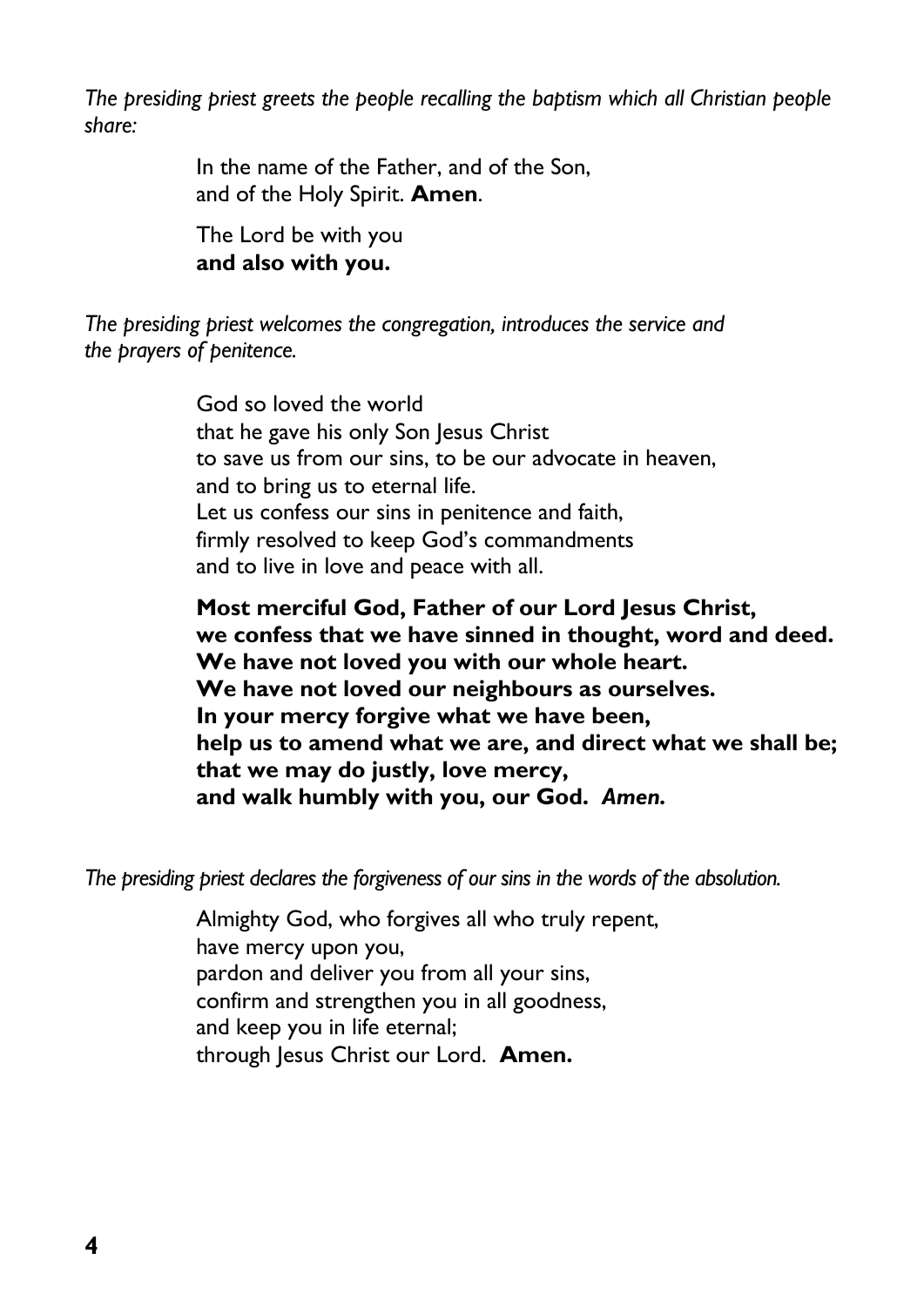*All sing the Gloria.*

Glory to God, we give you thanks and praise; of heavenly joy and earthly peace we sing. We worship you, to you our hearts we raise, Lord God, almighty Father, heavenly King.

Lord Jesus Christ, the Father's only Son, you bore for us the load of this world's sin. O Lamb of God, your glorious victory won, receive our prayer, grant us your peace within.

Alone, O Christ, you only are the Lord, at God's right hand in majesty most high, Who with the Spirit worshipped and adored: with all the heavenly host we glorify.

*Edwin Le Grice (1911-92)*

*The presiding priest introduces a brief period of silent prayer before saying the Opening Prayer*

> God of truth, help us to keep your law of love and to walk in ways of wisdom, that we may find true life in Jesus Christ your Son. **Amen**

## **A reading from the letter to the Galatians** (3:23-end)

Now before faith came, we were imprisoned and guarded under the law until faith would be revealed. Therefore the law was our disciplinarian until Christ came, so that we might be reckoned as righteous by faith. But now that faith has come, we are no longer subject to a disciplinarian, for in Christ Jesus you are all children of God through faith. As many of you as were baptized into Christ have clothed yourselves with Christ. There is no longer lew or Greek; there is no longer slave or free; there is no longer male and female, for all of you are one in Christ Jesus. And if you belong to Christ, then you are Abraham's offspring, heirs according to the promise.

> This is the word of the Lord **Thanks be to God**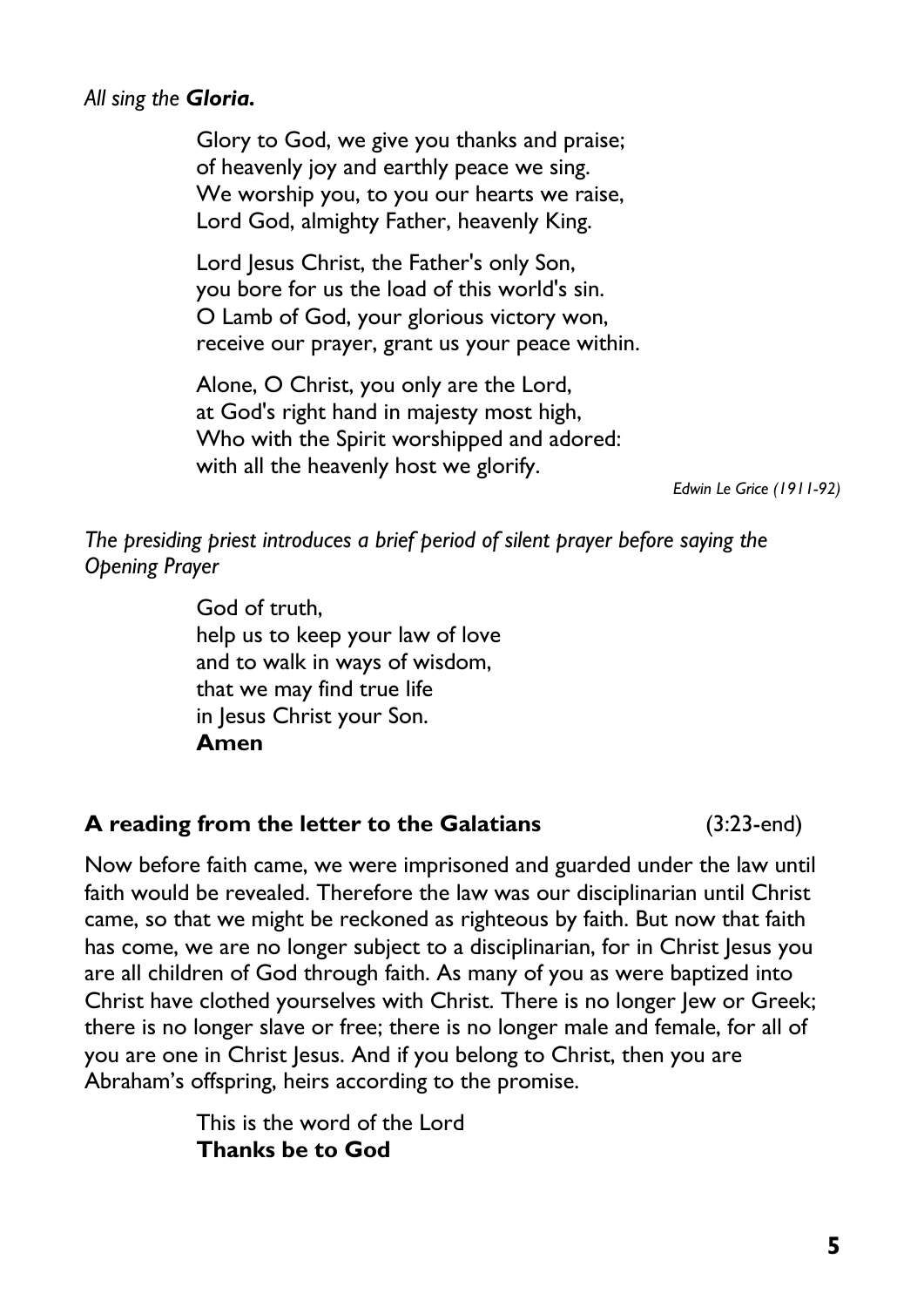Alleluia, Alleluia. We do not live by bread alone, but by every word that comes from the mouth of God. **Alleluia.**

Hear the Gospel of our Lord Jesus Christ according to Luke **Glory to you, O Lord.** (8:26-39)

Then they arrived at the region of the Gerasenes, which is opposite Galilee. As Jesus stepped out on shore, a man from the city who had demons met him. For a long time he had not worn any clothes, and he did not live in a house but in the tombs. When he saw lesus, he cried out and fell down before him, shouting, "What have you to do with me, Jesus, Son of the Most High God? I beg you, do not torment me," for Jesus had commanded the unclean spirit to come out of the man. (For many times it had seized him; he was kept under guard and bound with chains and shackles, but he would break the bonds and be driven by the demon into the wilds.) Jesus then asked him, "What is your name?" He said, "Legion," for many demons had entered him. They begged him not to order them to go back into the abyss.

Now there on the hillside a large herd of swine was feeding, and the demons begged Jesus to let them enter these. So he gave them permission. Then the demons came out of the man and entered the swine, and the herd stampeded down the steep bank into the lake and was drowned.

When the swineherds saw what had happened, they ran off and told it in the city and in the country. Then people came out to see what had happened, and when they came to Jesus, they found the man from whom the demons had gone sitting at the feet of Jesus, clothed and in his right mind. And they became frightened. Those who had seen it told them how the one who had been possessed by demons had been healed. Then the whole throng of people of the surrounding region of the Gerasenes asked Jesus to leave them, for they were seized with great fear. So he got into the boat and returned. The man from whom the demons had gone out begged that he might be with him, but Jesus sent him away, saying, "Return to your home, and declare how much God has done for you." So he went away, proclaiming throughout the city how much Jesus had done for him.

> This is the Gospel of the Lord  **Praise to you, O Christ.**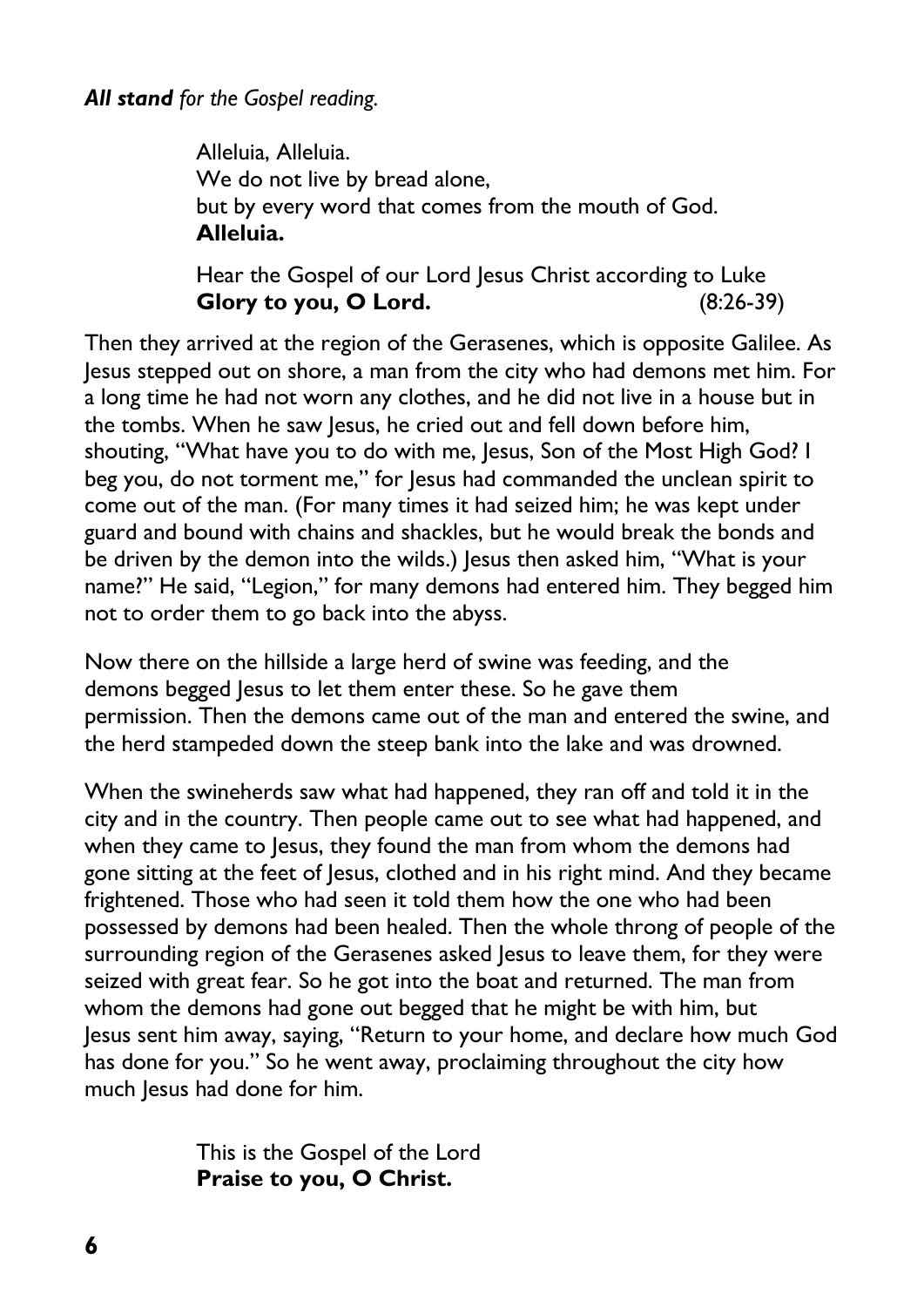#### **Sermon** The Revd Dr John Smith

#### *After the sermon all stand to say the Creed*

Let us declare our faith in God, Father, Son and Holy Spirit.

**We believe in one God, the Father, the Almighty, maker of heaven and earth, of all that is, seen and unseen. We believe in one Lord, Jesus Christ, the only Son of God, eternally begotten of the Father, God from God, Light from Light, true God from true God, begotten, not made, of one Being with the Father; through him all things were made. For us and for our salvation he came down from heaven, was incarnate from the Holy Spirit and the Virgin Mary and was made man. For our sake he was crucified under Pontius Pilate; he suffered death and was buried. On the third day he rose again in accordance with the Scriptures; he ascended into heaven and is seated at the right hand of the Father. He will come again in glory to judge the living and the dead, and his kingdom will have no end. We believe in the Holy Spirit,** 

**the Lord, the giver of life, who proceeds from the Father and the Son, who with the Father and the Son is worshipped and glorified, who has spoken through the prophets. We believe in one holy catholic and apostolic Church. We acknowledge one baptism for the forgiveness of sins. We look for the resurrection of the dead, and the life of the world to come. Amen.**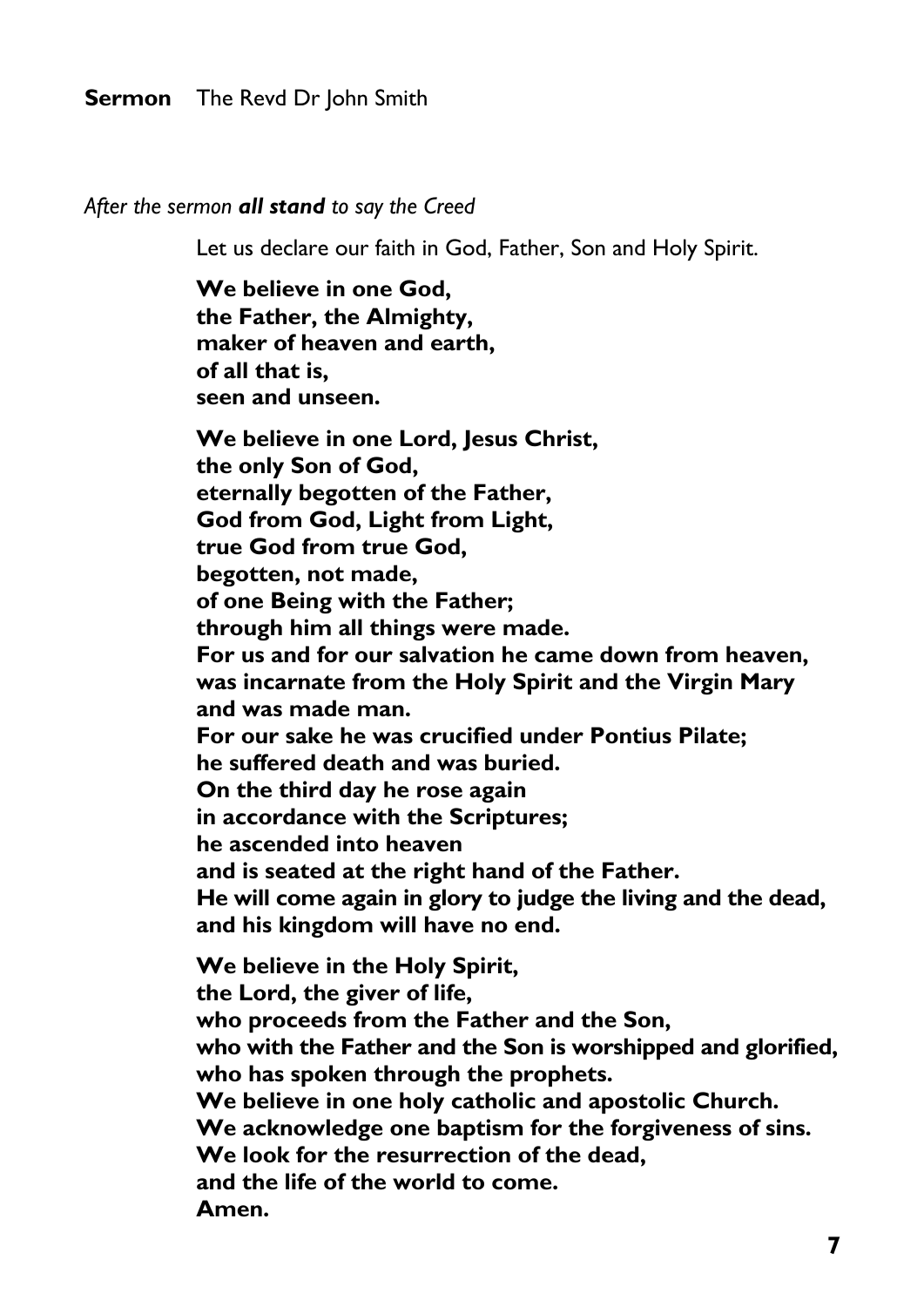*All sit or kneel for the Prayers of Intercession. The following response is used*

Lord, in your mercy **hear our prayer.**

*The prayers conclude:*

Merciful Father, **accept these prayers for the sake of your Son, our Saviour Jesus Christ. Amen.**

## **Community Slot**

*A conversation about areas of our ministry and mission.*

*The presiding priest introduces the Peace.* 

Christ is our peace. He has reconciled us to God in one body by the cross. We meet in his name and share his peace.

The peace of the Lord be always with you **and also with you.**

Let us offer one another a sign of peace.

*Please exchange a sign of peace with others, if you are able.*

## **Hymn**

For the healing of the nations, Lord, we pray with one accord, for a just and equal sharing of the things that earth affords. To a life of love in action help us rise and pledge our word.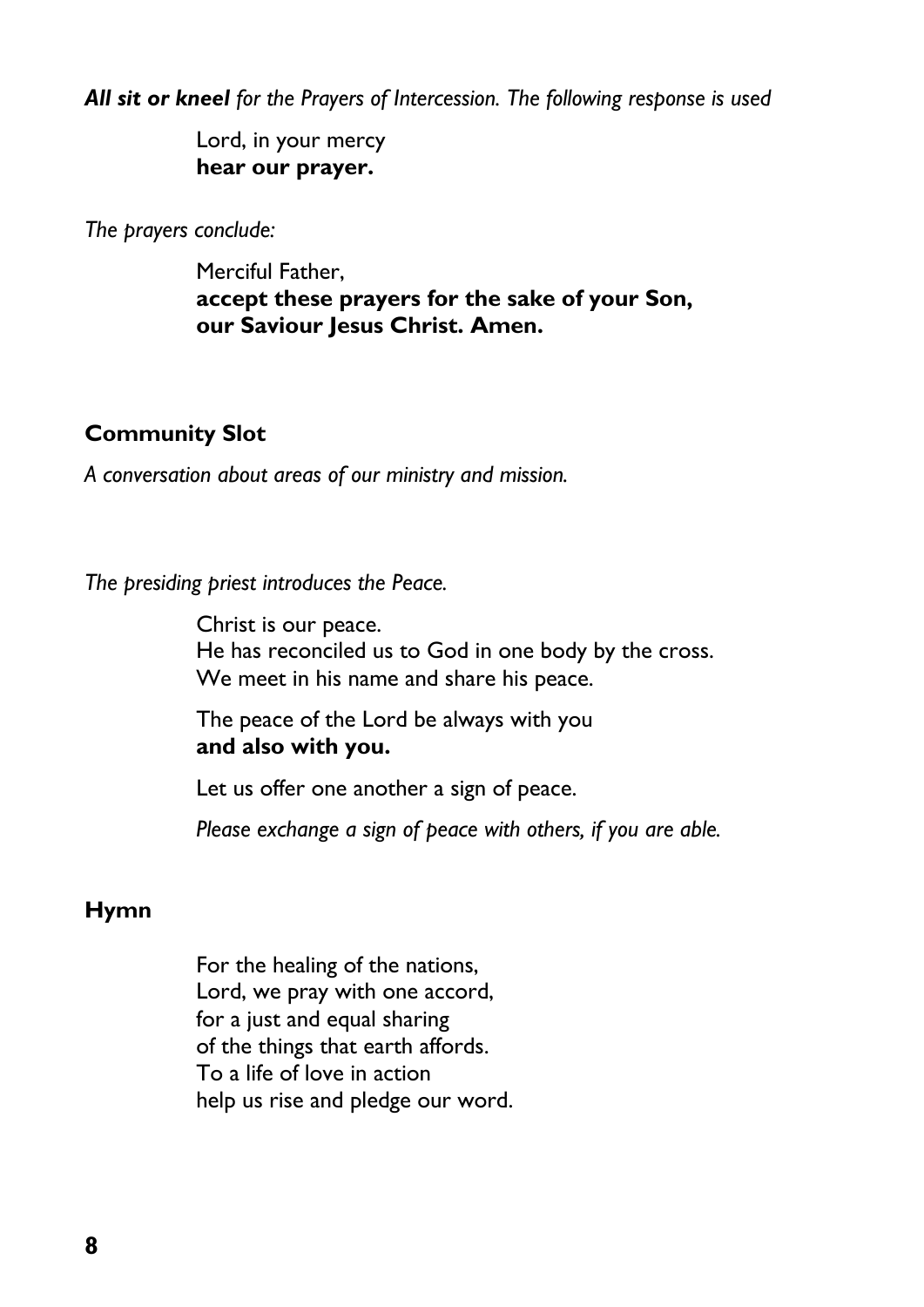Lead us forward into freedom, from despair your world release, that, redeemed from war and hatred, all may come and go in peace. Show us how through care and goodness fear will die and hope increase.

All that kills abundant living, let it from the earth be banned: pride of status, race or schooling, dogmas that obscure your plan. In our common quest for justice may we hallow life's brief span.

You, Creator-God, have written your great name on humankind; for our growing in your likeness bring the life of Christ to mind; that by our response and service earth its destiny may find.

*Fred Kaan (1929-2009)*

*The presiding priest prays over the gifts in the following words:*

Blessed are you, Lord God of all creation: through your goodness we have this bread to set before you, which earth has given and human hands have made. It will become for us the bread of life. **Blessed be God for ever.** 

Blessed are you, Lord God of all creation: through your goodness we have this wine to set before you, fruit of the vine and work of human hands. It will become for us the cup of salvation. **Blessed be God for ever.**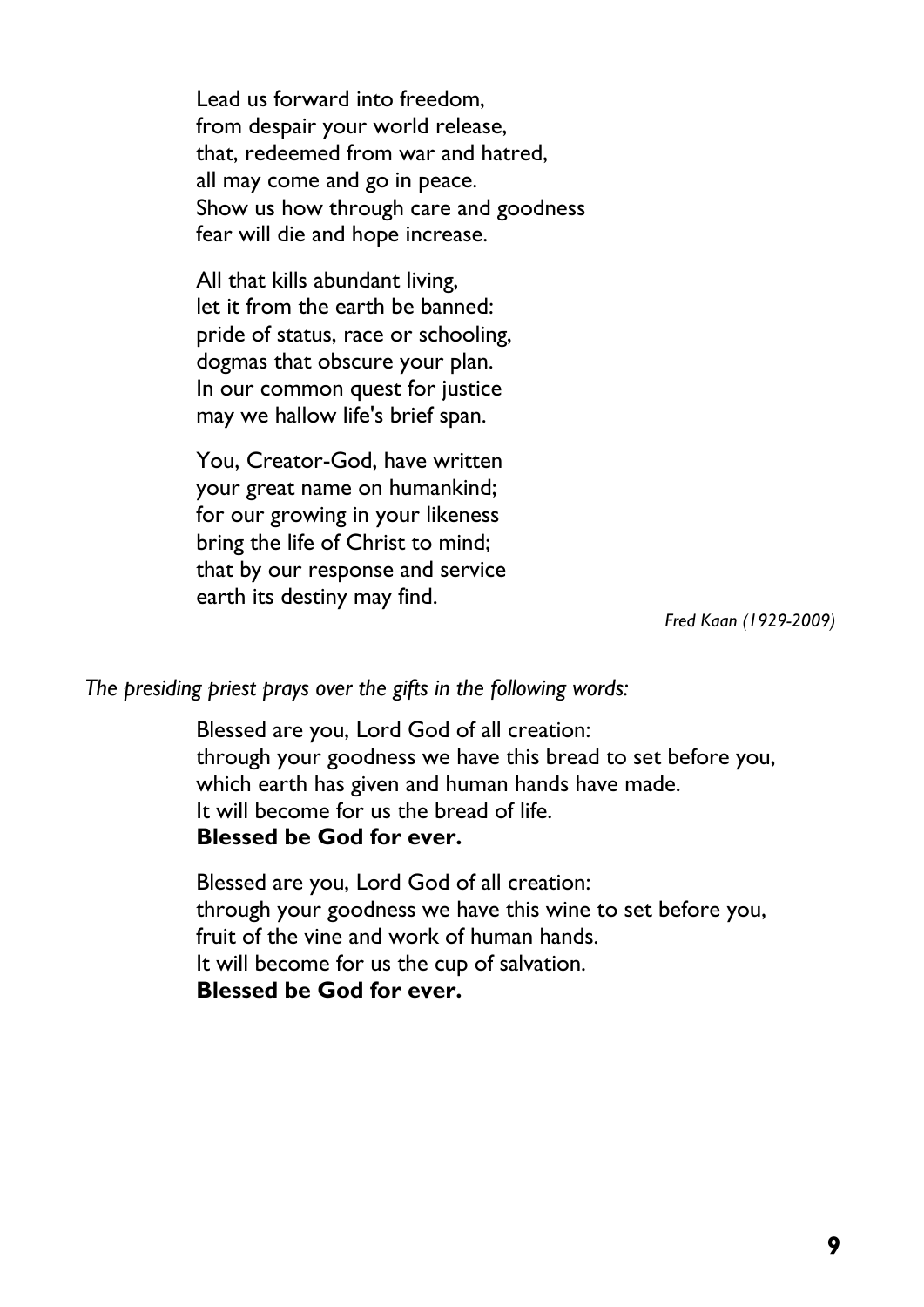*The presiding priest begins the Eucharistic Prayer - the great prayer of thanksgiving over the bread and wine that recalls all that God has done for the world.* 

> The Lord be with you. **And also with you.**

Lift up your hearts. **We lift them to the Lord.**

Let us give thanks to the Lord our God. **It is right to give thanks and praise.**

It is truly right and just, our duty and our salvation, always and everywhere to give you thanks, holy Father, almighty and eternal God. From sunrise to sunset this day is holy, for Christ has risen from the tomb and scattered the darkness of death with light that will not fade. This day the risen Lord walks with your gathered people, unfolds for us your word, and makes himself known in the breaking of the bread.

And though the night will overtake this day you summon us to live in endless light, the never-ceasing sabbath of the Lord. And so, with choirs of angels and with all the heavenly host, we proclaim your glory and join their unending song of praise:

**Holy, holy, holy is the Lord, Holy is the Lord God Almighty Holy, holy, holy is the Lord, Holy is the Lord God Almighty Who was and is and is to come, Holy, holy, holy is the Lord.**

Lord, you are holy indeed, the source of all holiness; grant that by the power of your Holy Spirit, and according to your holy will, these gifts of bread and wine may be to us the body and blood of our Lord Jesus Christ;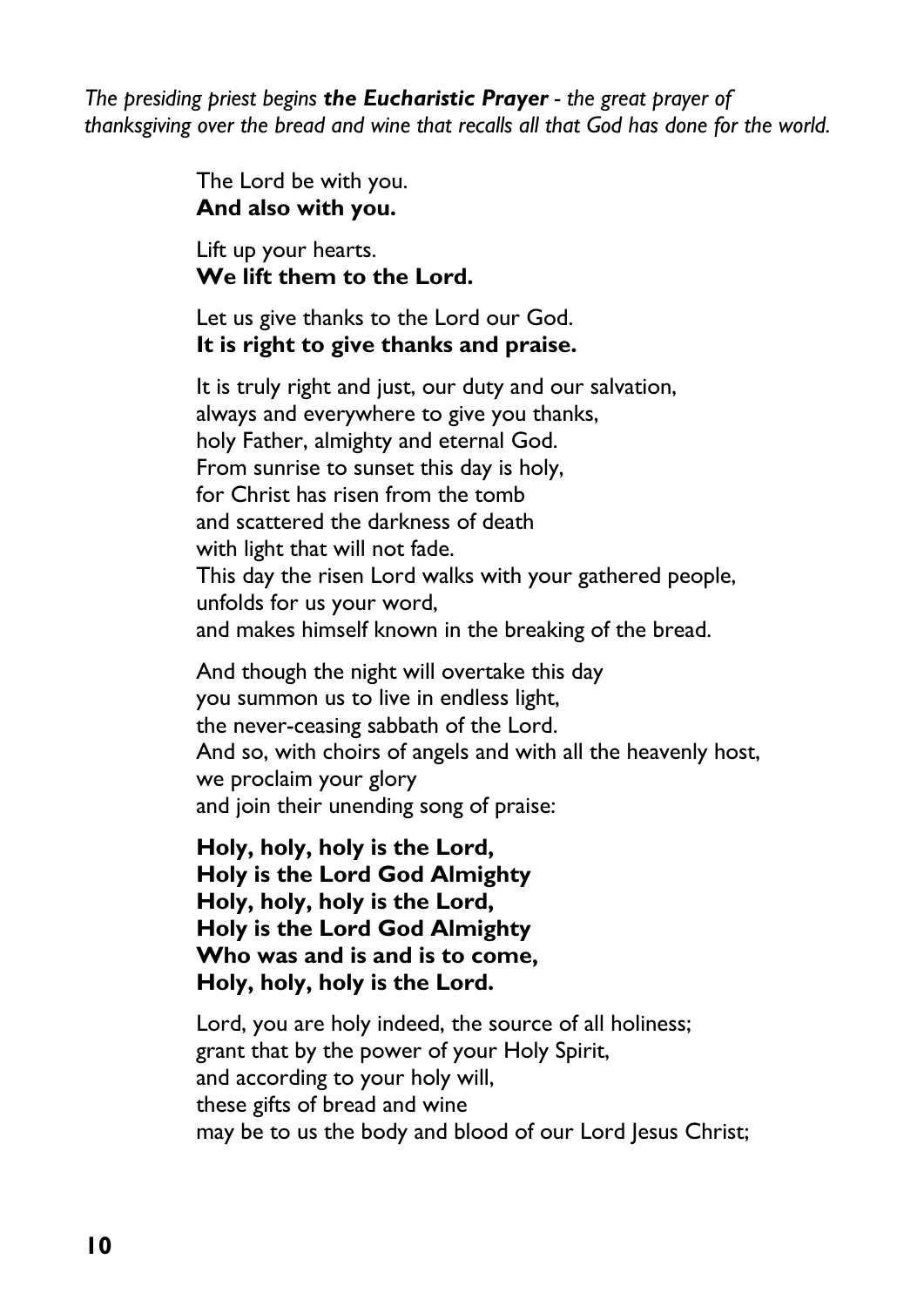who, in the same night that he was betrayed, took bread and gave you thanks; he broke it and gave it to his disciples, saying: Take, eat; this is my body which is given for you; do this in remembrance of me.

In the same way, after supper he took the cup and gave you thanks; he gave it to them, saying: Drink this, all of you; this is my blood of the new covenant, which is shed for you and for many for the forgiveness of sins. Do this, as often as you drink it, in remembrance of me.

## **Worthy, worthy, worthy is the Lord, worthy is the Lord God Almighty Worthy, worthy, worthy is the Lord, worthy is the Lord God Almighty who was and is and is to come, worthy, worthy, worthy is the Lord.**

And so, Father, calling to mind his death on the cross, his perfect sacrifice made once for the sins of the whole world; rejoicing in his mighty resurrection and glorious ascension, and looking for his coming in glory, we celebrate this memorial of our redemption.

As we offer you this our sacrifice of praise and thanksgiving, we bring before you this bread and this cup and we thank you for counting us worthy to stand in your presence and serve you.

Send the Holy Spirit on your people and gather into one in your kingdom all who share this one bread and one cup, so that we, in the company of Peter, Paul, Michael, and all the saints, may praise and glorify you for ever, through Jesus Christ our Lord;

by whom, and with whom, and in whom, in the unity of the Holy Spirit, all honour and glory be yours, almighty Father, for ever and ever.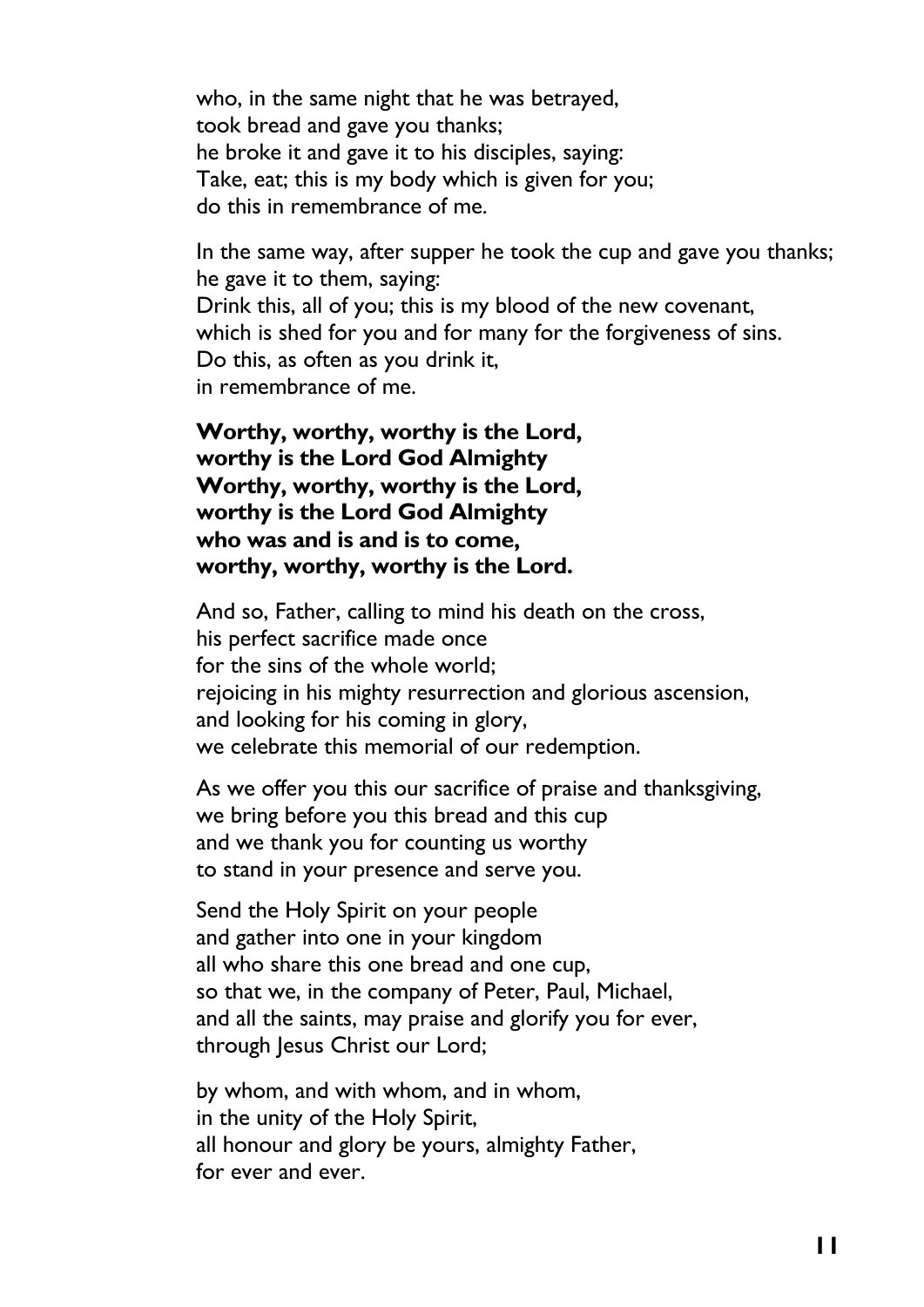**Glory, glory, glory to the Lord Glory to the Lord God Almighty Glory, glory, glory to the Lord Glory to the Lord God Almighty Amen, Amen, Amen, Amen. Glory, glory, glory to the Lord.**

*The presiding priest introduces the Lord's Prayer.* 

Let us pray with confidence as our Saviour has taught us:

**Our Father, who art in heaven, hallowed be thy name; thy kingdom come; thy will be done; on earth as it is in heaven. Give us this day our daily bread. And forgive us our trespasses, as we forgive those who trespass against us. And lead us not into temptation; but deliver us from evil. For thine is the kingdom, the power and the glory, for ever and ever. Amen**

*The presiding priest breaks the consecrated bread.*

We break this bread to share in the body of Christ. **Though we are many, we are one body, because we all share in one bread.**

**Jesus, Jesus, Jesus is the Lord Jesus is the Lord God Almighty Jesus, Jesus, Jesus is the Lord Jesus is the Lord God Almighty Who was and is and is to come Jesus, Jesus, Jesus is the Lord.**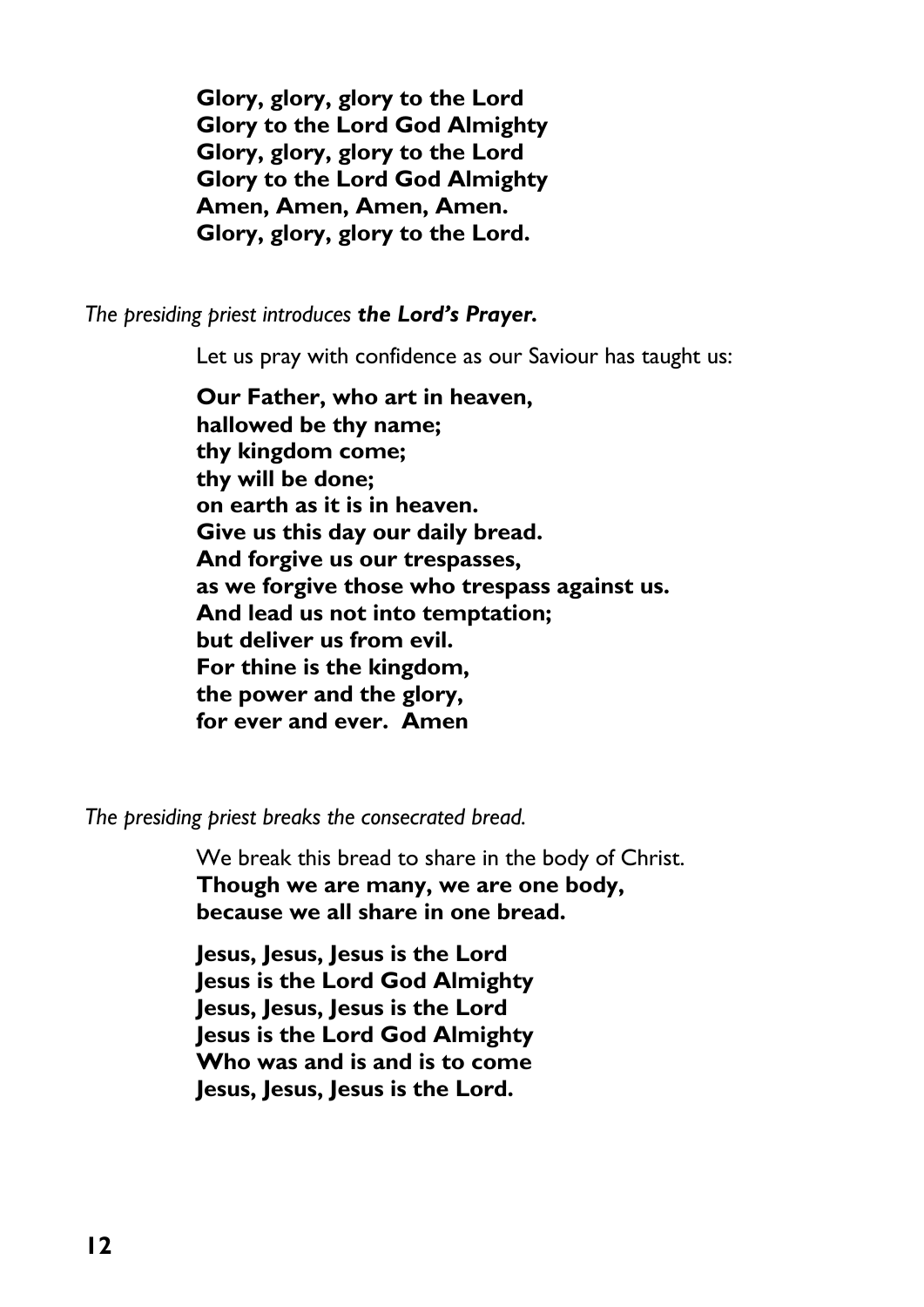*The president invites the people to receive Communion:*

Jesus is the Lamb of God who takes away the sin of the world. Blessed are those who are called to his supper. **Lord I am not worthy to receive you, but only say the word, and I shall be healed.**

*If you wish to receive communion, please follow the guidance offered by wardens and stewards.* 

*After communion, the post-communion prayers are said:*

Eternal Father, we thank you for nourishing us with these heavenly gifts: may our communion strengthen us in faith, build us up in hope, and make us grow in love; for the sake of Jesus Christ our Lord. **Amen.**

**You have opened to us the Scriptures, O Christ, and you have made yourself known in the breaking of the bread. Abide with us, we pray, that, blessed by your royal presence, we may walk with you all the days of our life, and at its end behold you in the glory of the eternal Trinity, one God for ever and ever. Amen**

## **Hymn**

Father, Lord of all Creation, Ground of Being, Life and Love; height and depth beyond description only life in you can prove: you are mortal life's dependence: thought, speech, sight are ours by grace; yours is every hour's existence, sovereign Lord of time and space.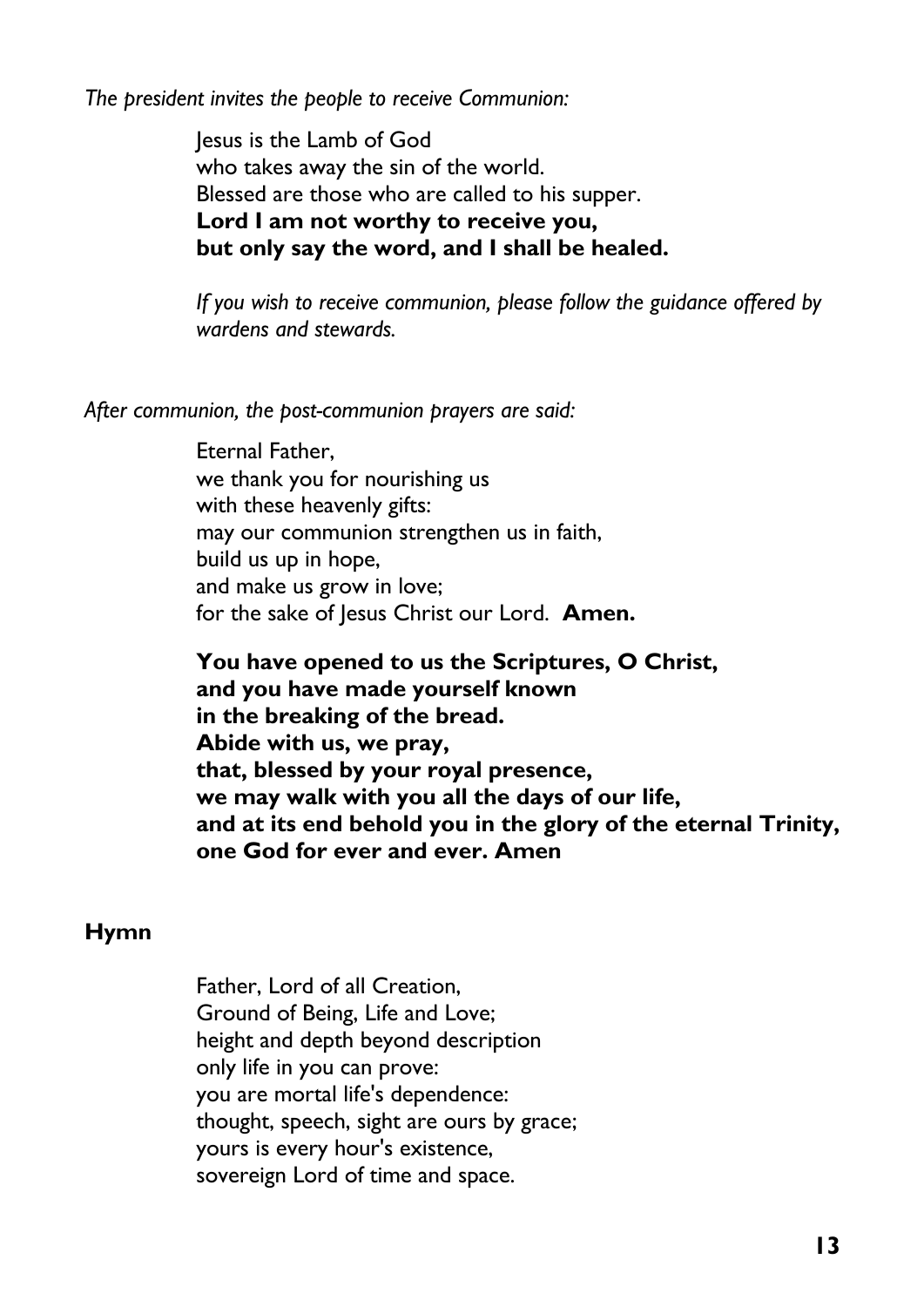Jesus Christ, the Man for Others, we, your people, make our prayer: give us grace to love as brothers all whose burdens we can share. Where your name binds us together you, Lord Christ, will surely be; where no selfishness can sever there your love we all may see.

Holy Spirit, rushing, burning wind and flame of Pentecost, fire our hearts afresh with yearning to regain what we have lost. May your love unite our action, nevermore to speak alone: God, in us abolish faction, God, through us your love make known.

*Stewart Cross (1928-1989)*

#### *The presiding priest blesses the people and dismisses them*

#### The Lord be with you. **And also with you**

Christ, who has nourished us with himself the living bread, make you one in praise and love, and raise you up at the last day; and the blessing of God almighty, the Father, the Son, and the Holy Spirit, be among you and remain with you always.

Go in peace to love and serve the Lord. **In the name of Christ. Amen.**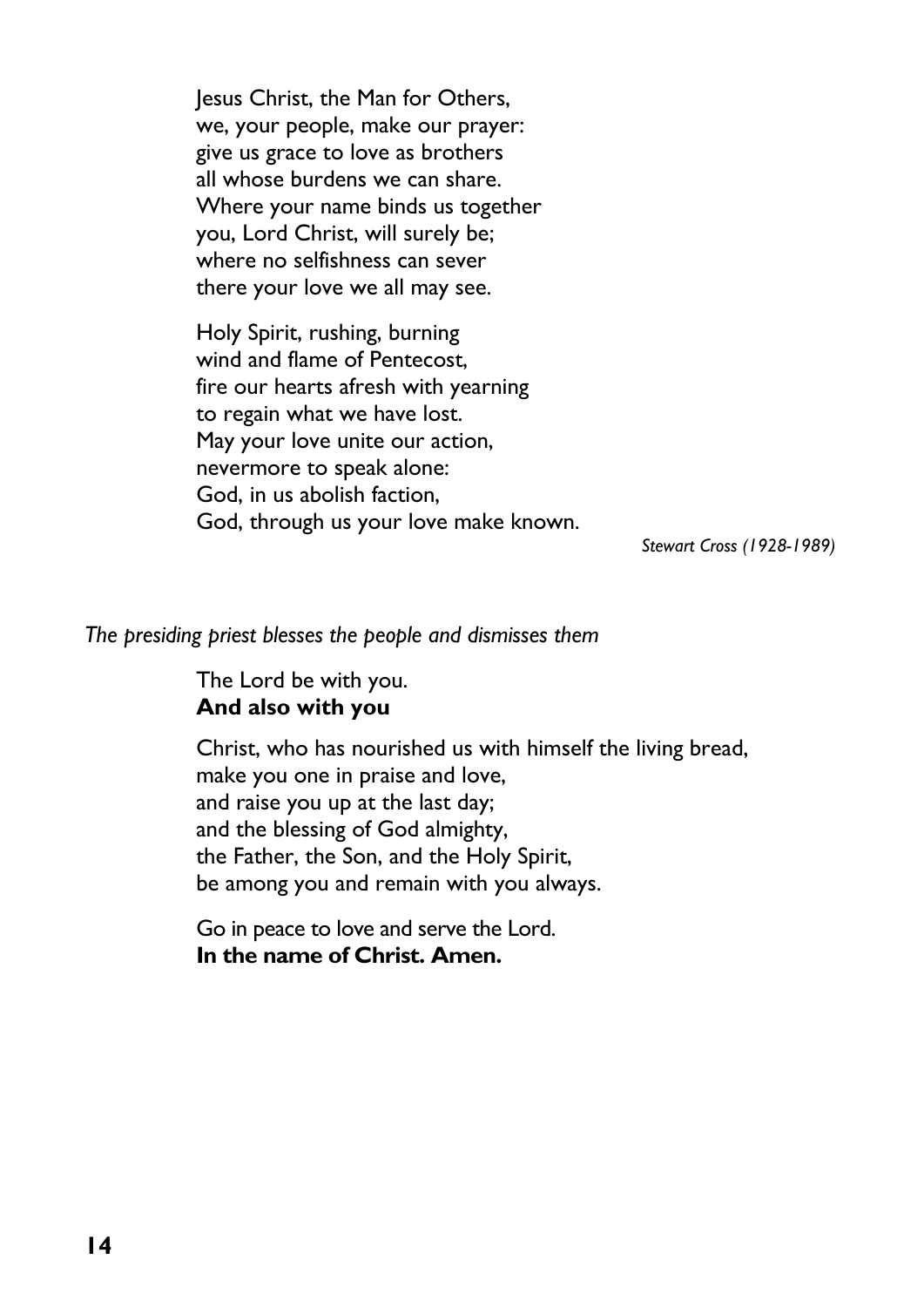## **FOR OUR PRAYERS THIS WEEK**

## For our ordinand Tracy, to be ordained on 26<sup>th</sup> June

#### **Those whose birthdays fall this week:**

19th June June Barrs John Prendergast 2<sup>1st</sup> June Pat Baylis Ann Smith

#### **In particular need this week:**

Miranda Badger, Amanda Hughes, Shirley Percival, Julie Rolfe, Ian Smith, Pat Swoboday

#### **We continue to pray for:**

Muriel Ames, Tony Bolton, Philip Evans, Sue Fishlock, Viv Christie, Mary Grech, David Grimshaw, Dorothy Hadley, Karan Harris, Veronica Kennedy, Margaret Lack, Pauline Reynolds, Shell Richards, Marian Richardson, Pat Rogers, Sue Shipham, Hilda Skinner, Ron Smith, Barbara Southwell, Claire Spauwen, Nicole Staniscia, Chloe Stent, Cheryl and Oscar Toone, Gary Walker, Maggie Watson

## **Commemoration of the departed:**

| $19th$ June    | Denis Wesley Symonds Tye (1964) |
|----------------|---------------------------------|
| $21^{st}$ June | Robert Charles Bright (2006)    |
|                | Arthur Mitchelson (2017)        |
| $22nd$ June    | Michael Colin Partridge (2008)  |
|                | Pat Markham (2017)              |
| $23rd$ June    | Mabel May Diaper (1970)         |
|                | Rosannah Mary Coleman (2000)    |
| $25th$ June    | Dorothy May Barratt (2006)      |
|                |                                 |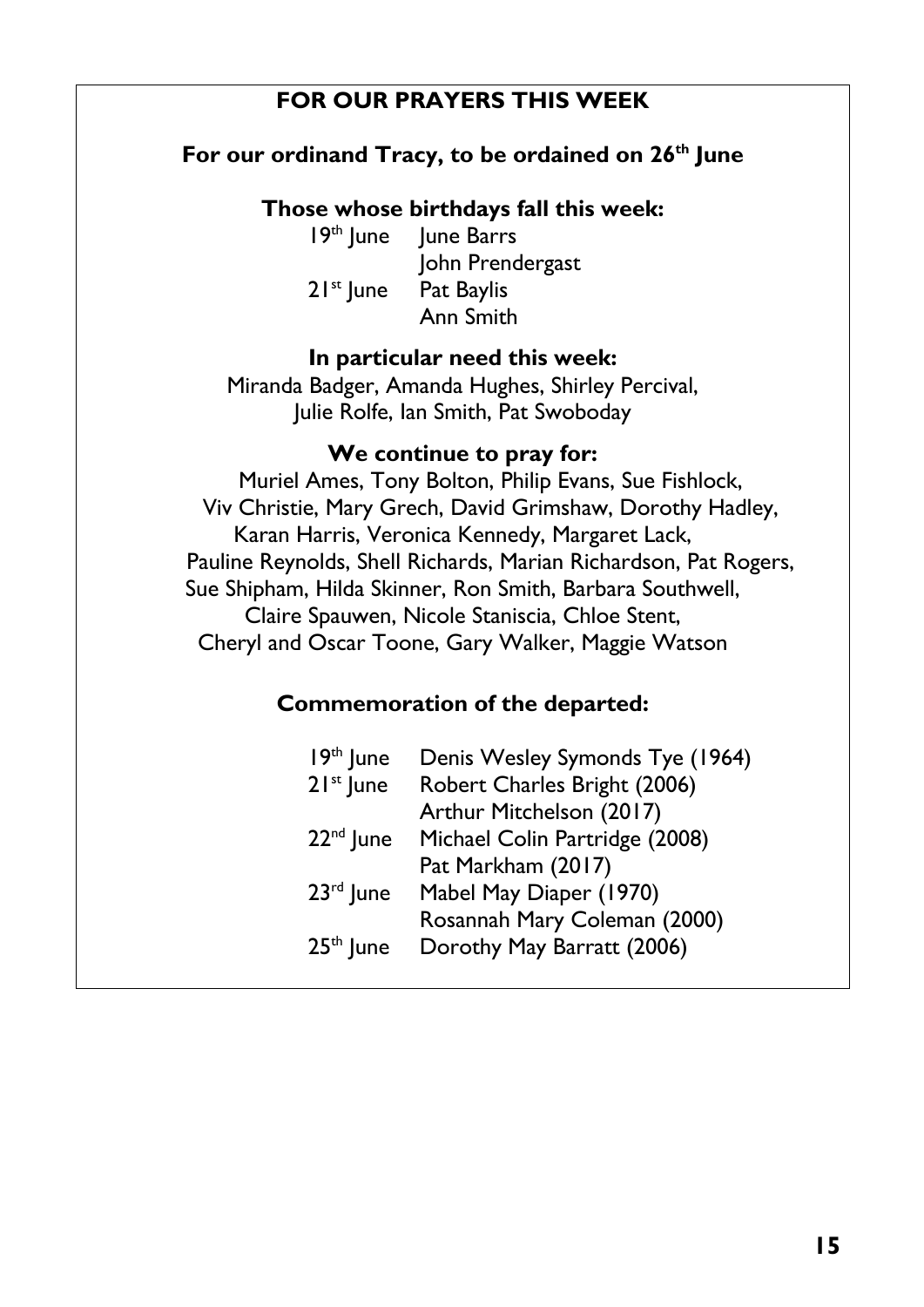## **Prayer for the Kettering Deanery**

**Monday.** Christ the King, Kettering (Rob Bewley, Patrick Kelleher) St Andrew, Kettering (Tom Houston) **Tuesday.** St Mary Magdalene, Geddington (Gillian Gamble) St Giles Desborough; St Mary the Virgin, Brampton Ash; All Saints, Braybrooke; All Saints, Dingley (Hannah Jeffery, Sophie Cowan, Neil Clarke) **Wednesday.** St Mary the Virgin Kettering (James Mowbray) **Thursday.** St Botolph, Barton Seagrave (Mark Lucas, Robert Bashford) St Andrew, Broughton & St Andrew, Cransley (Nicki Hobbs) **Friday.** Hospital Chaplaincy (Neil Tyrer, Joyie Mayisiri) **Saturday.** Parishes in vacancy: St John the Baptist Cranford; St James the Apostle, Grafton Underwood; St John the Baptist, Slipton. St Mary the Virgin, Burton Latimer Holy Trinity Rothwell; St Leonard, Loddington; All Saints Rushton. **Sunday.** Priests with Permission to Officiate: Andrew Dutton

#### **Prayer for the wider Church**

**Sun 19<sup>th</sup> Jun:** The Province of the Episcopal Church of South Sudan

Porvoo Churches – Diocese in Europe, Visby, Copenhagen

**Mon 20th Jun:** The Diocese of Makamba, The Anglican Church of Burundi **Tue 21th Jun:** Deanery of Kettering

The Diocese of Makueni, The Anglican Church of Kenya

**Wed 22nd Jun:** Barton Seagrave St Botolph, Warkton St Edmund. Rector: Mark Lucas

Hayfield Cross CofE School. Head Craig Charteris

The Diocese of Makurdi, The Church of Nigeria

**Thu 23rd Jun**: Bishop Stopford School. Head: Jill Silverthorne. Chaplain: Sally **Toward** 

The Diocese of Malabar, The United Church of South India

**Fri 24<sup>th</sup> Jun:** At Andrew Broughton with Cransley and Mawsley. Rector: Nicki **Hobbs** 

The Diocese of Malaita, The Anglican Church of Melanesia

**Sat 25<sup>th</sup> Jun:** Seoul Diocese, Yongsan Sharing House. The Revd Zacchaeus J. Kim

The Diocese of Malakal, The Province of the Episcopal Church of South Sudan